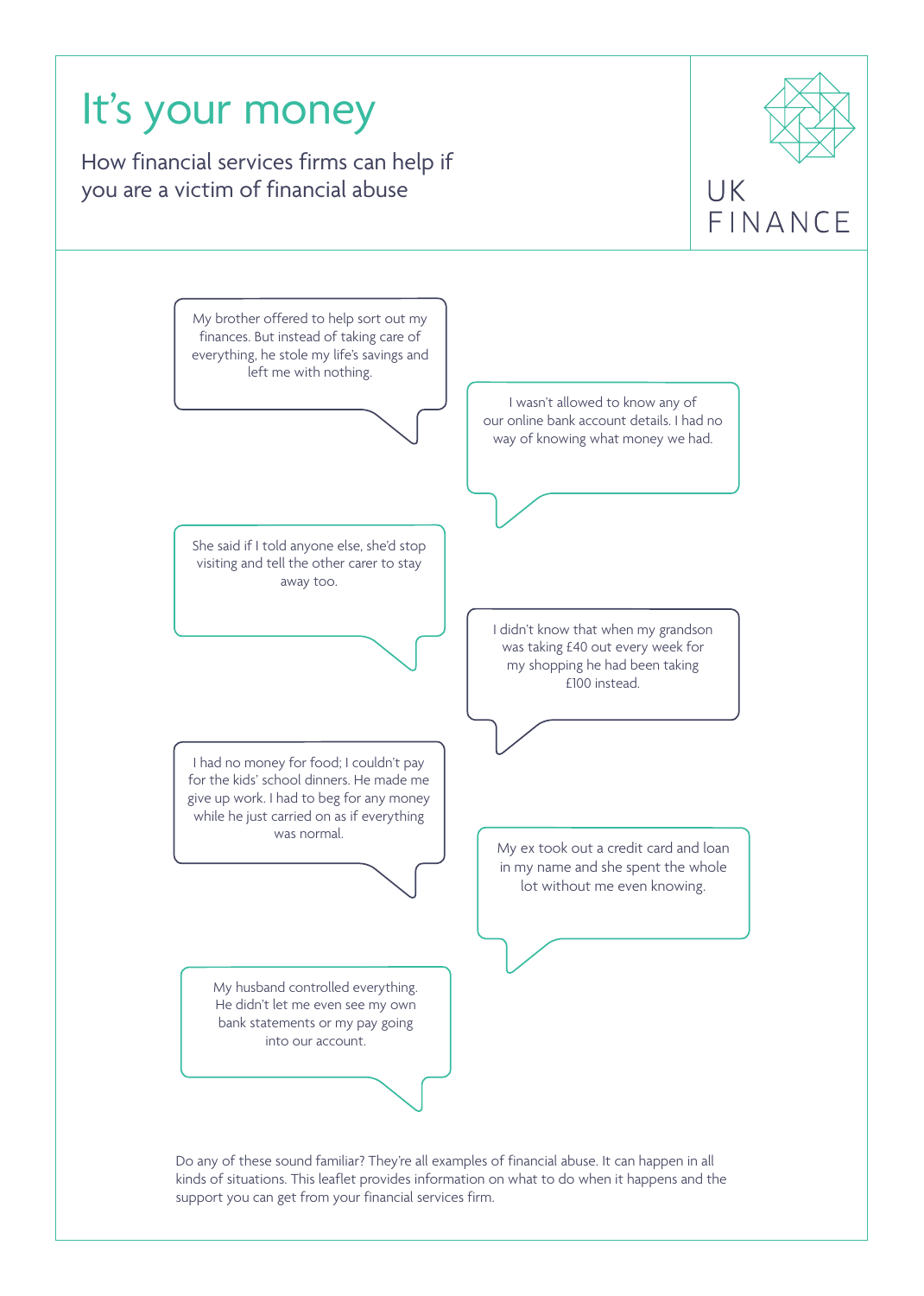# If you need help urgently

You can call the National Domestic Violence Helpline for free on 0808 200 0247 (24 hours), which is run in partnership between Refuge and Women's Aid

Or call the police on 999 if you or someone else is in immediate danger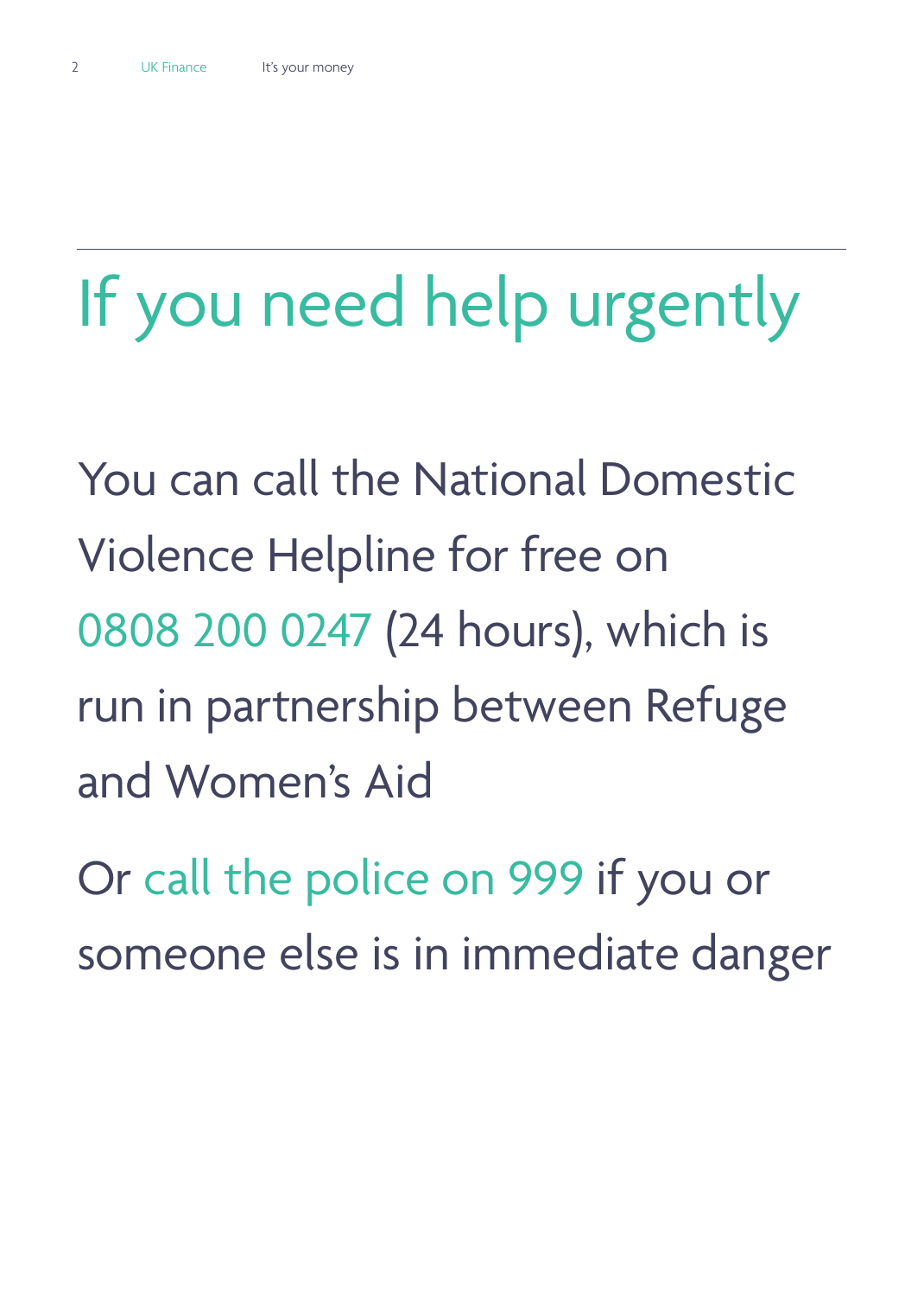# What is Financial Abuse?

Financial abuse can take a variety of forms, for example, financial control, exploitation or sabotage. It can also happen in a range of different relationships, whether by intimate partners, family members or carers. It could happen to you or to someone you know.

If you have asked for or found this leaflet because you or someone you know might be the victim of financial abuse, you should know that taking these first steps is incredibly brave. There are ways your bank, building society, lender or other financial service provider can help you, and the most important thing is that you talk to someone. There is always help available to you.

# What could Financial Abuse look like?

You or someone you know may be a victim of financial abuse. Here are some questions which might help you recognise if this is the case.

#### Has your partner –

- Stopped you from working? Or stopped you from going to work?
- Stopped you from going to college or university?
- Asked you to account for every single thing you spend?
- Stopped you from having access to your financial services provider accounts?
- Stopped you from spending on essentials?
- Taken out credit cards or loans in your name?
- Spent your household budget on other things without telling you?
- Made you put all the bills in your name?

Or has a family member, friend, partner, or carer –

- Taken out credit in your name or money without your knowledge or permission?
- Made you hand over control of your accounts?
- Cashed your pension or other cheques without authorisation?
- Added their name to your account?
- Asked you to change your will?
- Offered to buy shopping or pay bills but you don't see this happening?
- Stopped you from seeing other friends or family?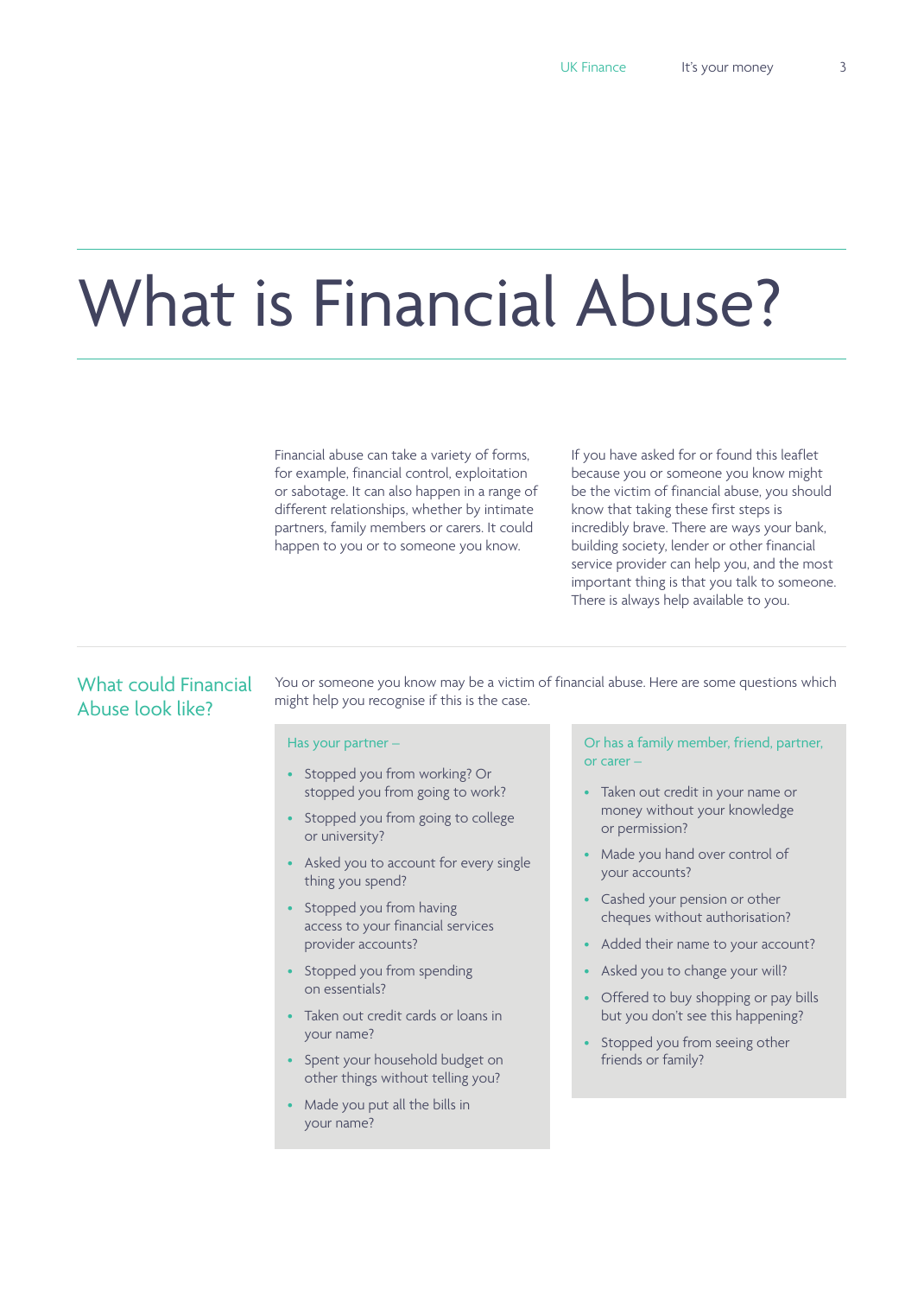# Who could be at risk?

Financial abuse can happen to anyone but most commonly within the context of domestic violence and elder abuse. Domestic abuse or violence is a crime and should be reported to the police.

#### Abuse within partner relationships

One in five women and one in seven men in the UK have experienced financial abuse from a current or former partner (Money Matters, Co-operative Bank & Refuge, 2015). Over one third of victims didn't tell anyone at the time.

While financial abuse can happen to anyone in an intimate relationship, women are more likely to experience it, and more likely to experience other forms of abuse alongside it. They are also less likely to tell their financial services provider about the problem (Money Matters, Co-operative Bank & Refuge, 2015).

## Older people experiencing financial abuse

Tens of thousands of older people are at risk of financial abuse, and those with dementia or reduced cognitive function are the most vulnerable (Age UK, 2016). The figures also show that women are twice as likely as men to be victims of financial abuse in later life, with the majority being women aged 80 to 89 and living on their own.

# Your financial services provider can help

If you or someone you know is a victim of financial abuse, your financial services provider can offer particular support to help you regain control of your money. Their employees are trained to help in this kind of situation and understand the difficulties you face. They will be respectful and where appropriate, tailor solutions to your individual circumstances.

If it's safe to do so, ask to speak to someone at your financial services provider about what you are going through. Your provider will do everything they can to support you and will signpost to other organisations which will also be able to help.

Your financial services provider may even contact you if they see anything that could raise concern, such as –

- Unexplained withdrawals from your account
- Unusual activity in your accounts
- Unpaid bills
- Unexplained shortage of money
- New people accompanying you to your financial services provider

There are many organisations which offer support to those affected by financial abuse, whether that is help to move to a safe place, legal advice or other types of practical help. Some of these organisations are listed at the back of this leaflet.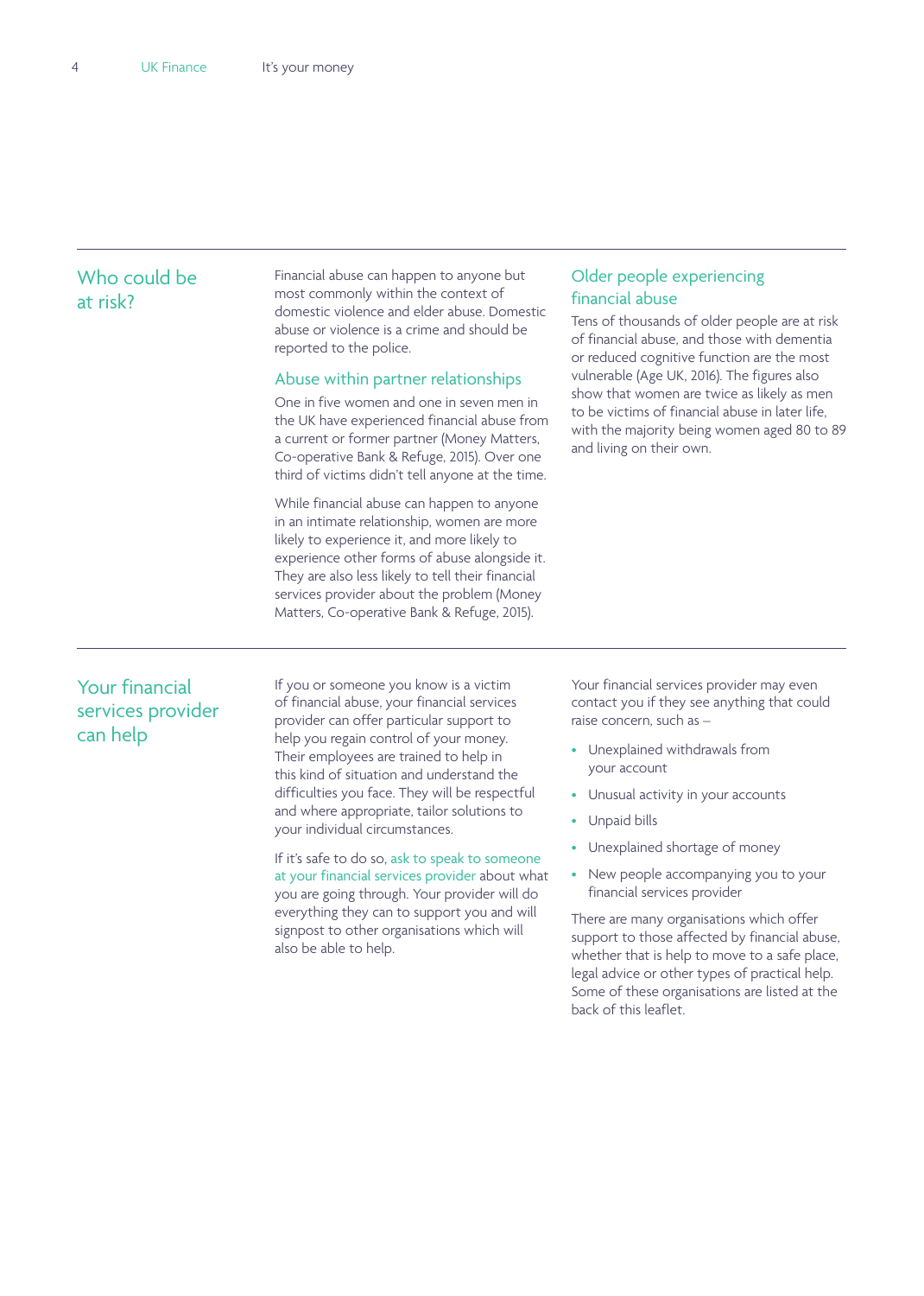# Things you can talk to your financial services provider about

Financial services providers can offer help but please make sure that it's safe to act before following any of the steps below.

Your provider can talk you through the different ways it can help. Here are some examples of what you might want to think about.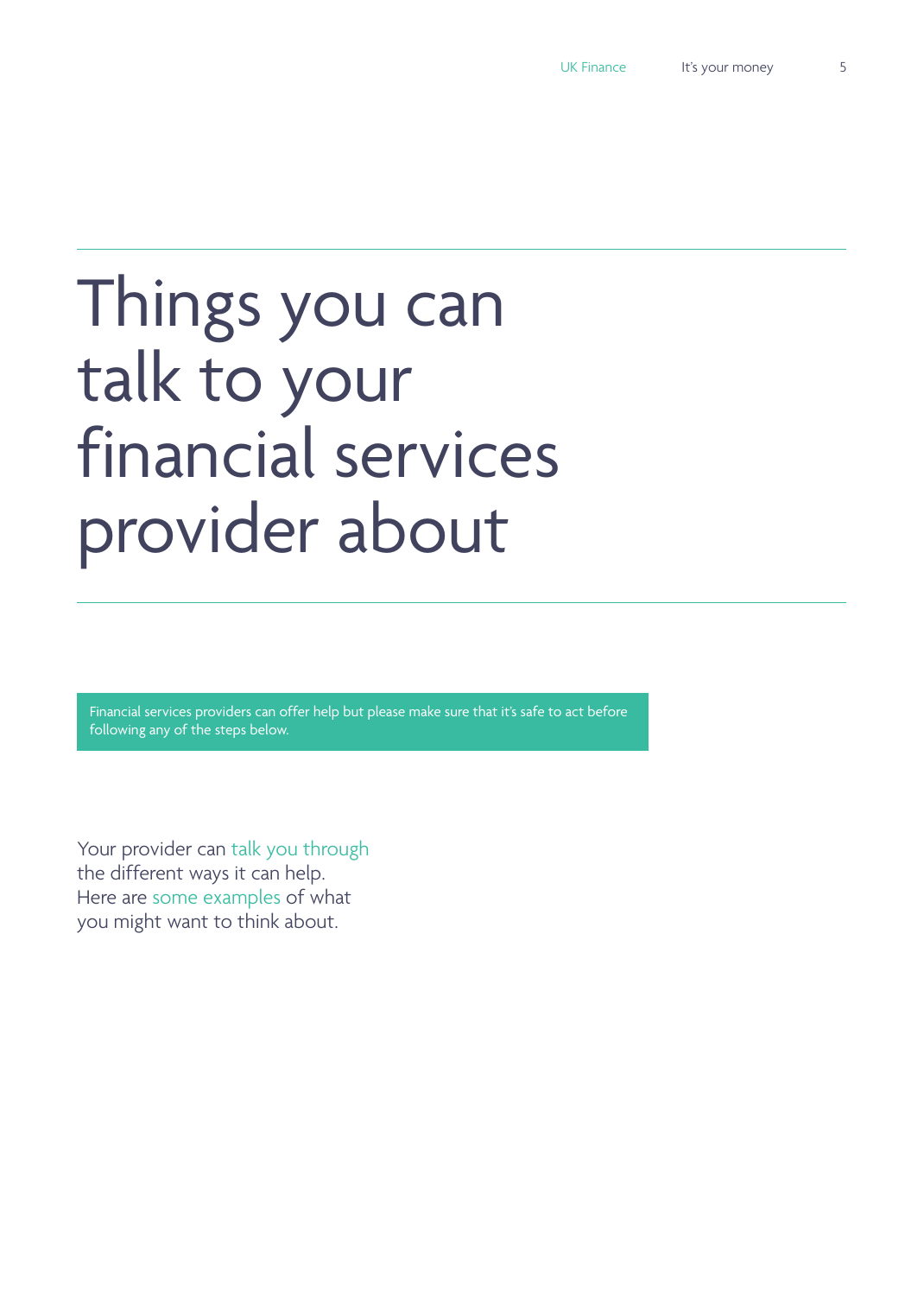# 1. Staying safe



# Passwords and security

You should be the only person who knows your account PIN and passwords. Don't share your details with anyone, even to take out cash or buy something on your behalf.

If you think someone else may have your account PIN and passwords you can change them.

Your provider can send you a new card and PIN to a new address if you wish and if you think it may not be safe at the address you're living at.

If you're worried about an older relative, check to see if they have shared this information with anybody else.



# Communication and keeping your information safe

Think about where letters from your financial service providers are sent, especially if you think someone might be opening your letters. If you don't want them going to the same address you may be able to have them sent elsewhere.

You can also choose to receive your statements online if you use internet banking.

Remember that some transactions on your statement can indicate where cash machines you have been using are located, or locations of stores where a card payment has been made.

# Third party access

This means you can give additional access to someone you trust if you want them to support you with your finances. This could help if you're not always able to get into a branch, talk to your financial services firm on the phone or don't feel confident to do it on your own.

Your financial services provider can also help you remove any third-party access from your accounts if you no longer want them to be in place.

If you need help removing a Power of Attorney from your accounts, you may need to contact the Office of Public Guardian with a specific "deed of revocation".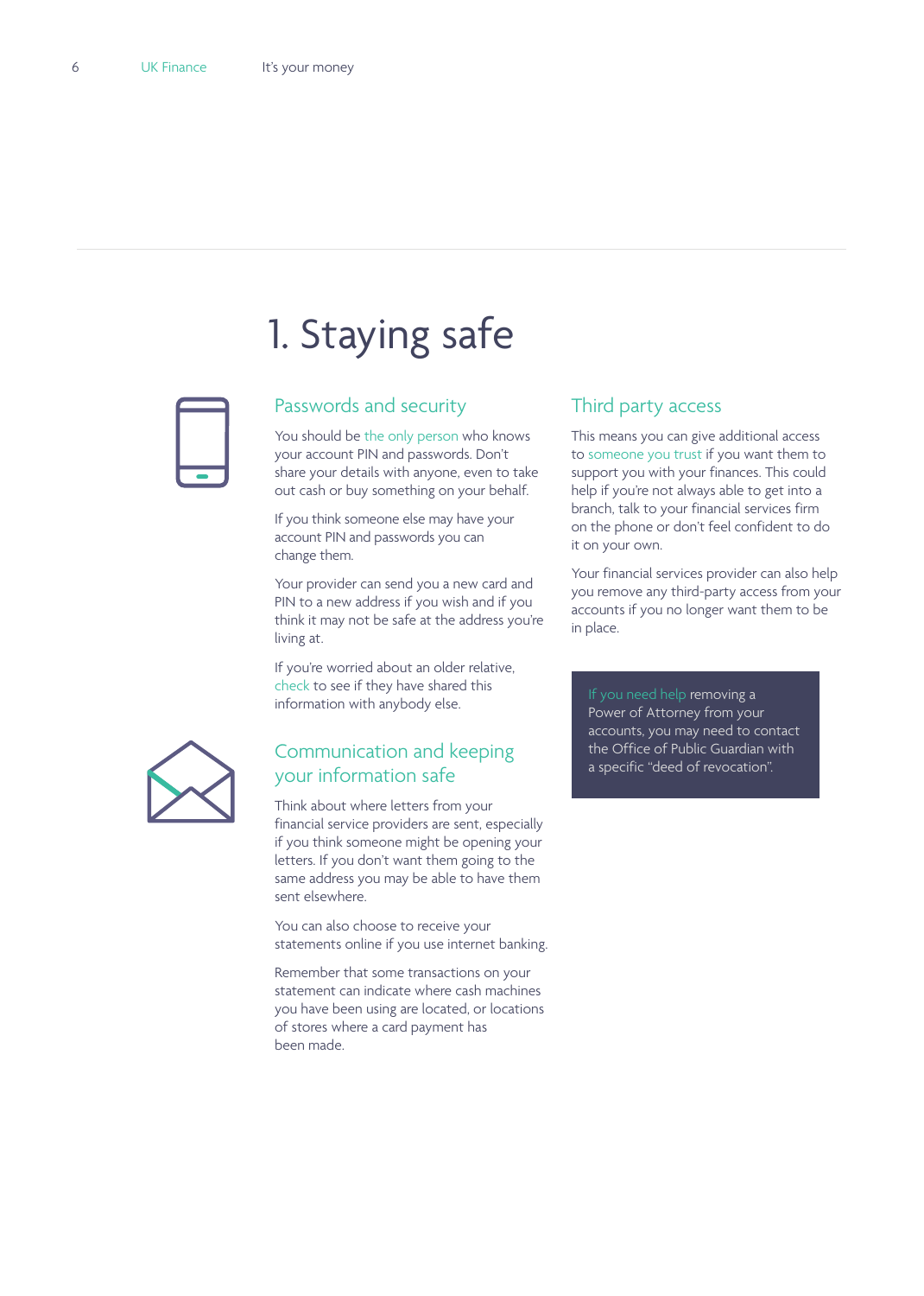# 2. Sorting out your money



# Some important documents

If possible, it's good for you to know where your identification and important financial documents are kept. It will make it easier to open new accounts, claim benefits or apply for jobs in the future. It may also help with certain disputes over money.

You don't have to have these, and it may be too difficult to keep hold of them, so don't worry if you can't do that.

If you can't keep them, try to take copies or write down some of the key numbers if it is safe to do so, such as National Insurance or financial services firm account numbers. Here are some examples of important documents –

- Passport
- Driving licence
- National Insurance number
- Financial services firm statements
- Pension statements
- Pay slips, a P45 or P60
- Home ownership, rental or mortgage documents
- Details of any benefits you receive
- Utility bills in your name
- Credit card details in your name
- Your birth certificate (and your children's)
- Marriage certificate

## Joint accounts

If you have a joint account with your partner or ex-partner you can talk to your financial services provider about your options. For example, if you're worried about money being taken from the account without your agreement, you may want to alert your financial services firm to the situation and ask that it only acts on instructions from both or all account holders, or suspend it. This means payments can't come out of the account without joint instructions from you and the joint account holder.

If your joint account is overdrawn, both of you will be responsible for the overdrawn balance.

Also remember that either of you can suspend a joint account. That means that your joint account could be blocked so no payments or withdrawals can be made.

Removing the suspension would need both of you to agree, so do think carefully about the right option for you.

If you want to actually close your account, talk to your financial services firm to understand the best way to do this.

When a court order is served to the bank or building society, it has to suspend all activity on the joint accounts as required by the order. You may wish to seek independent legal advice with respect to applications to the court for an order.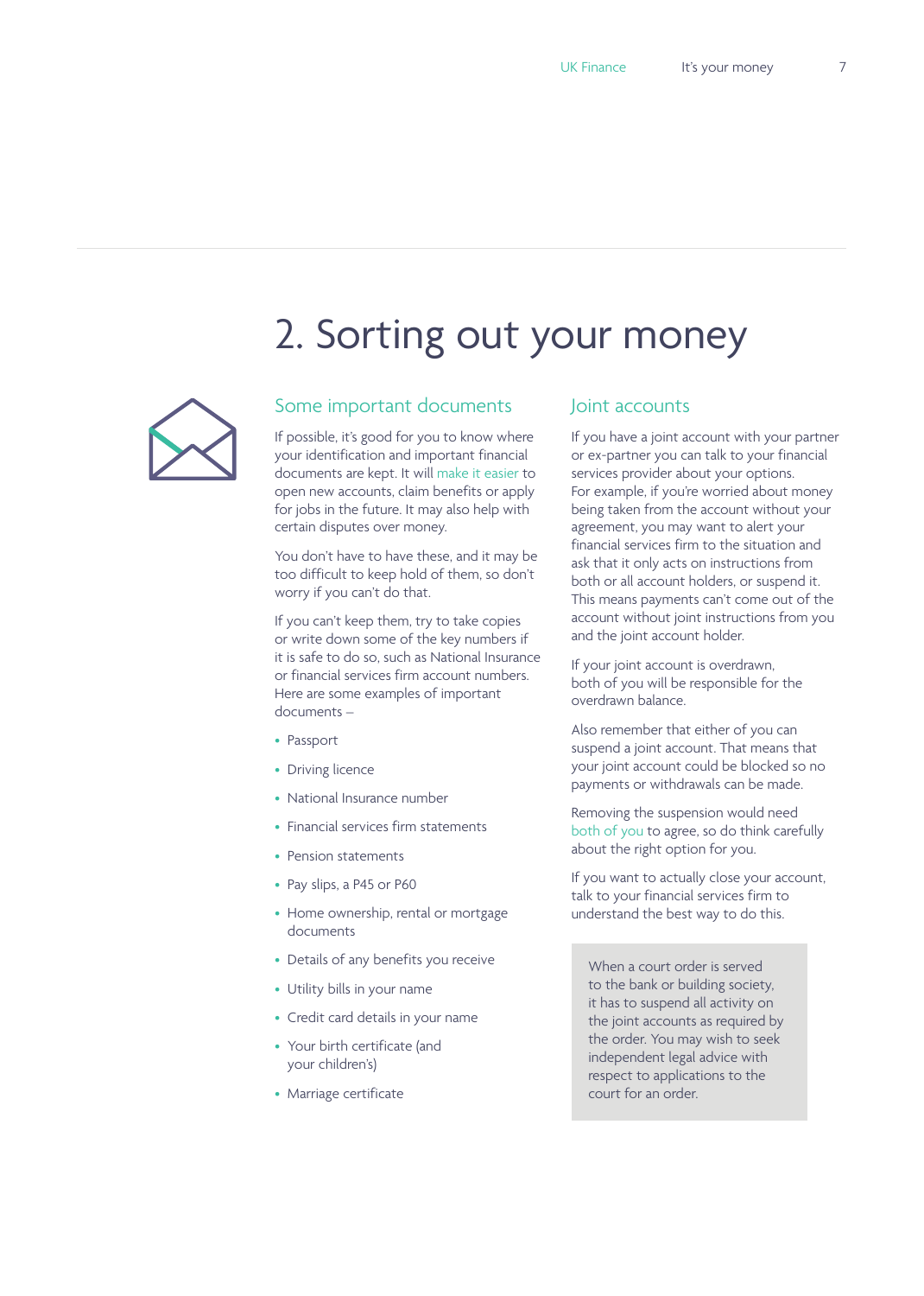

#### Opening a new account

You might want to open a new account, either with your existing provider, or a new one. This can help to separate your money or help you to plan to manage your money independently.

If you are still at the same address as your partner, ex-partner or family, you can speak to your provider about setting up an account with a different correspondence address. This means that letters such as statements or other marketing letters won't go to your home address.

Please remember that some letters, such as legal terms and conditions, may still have to go to your original home address. Do speak to your bank to see what the options are.

When you open a new account, you will need to provide some kind of identification (e.g. passport, driving licence) and an alternative address, which is why it's important to have some of the documents listed above if you can. Even if you can't, still talk to your financial services provider to see how they can help. They are often able to accept letters from a refuge, social worker or local authority.

# Payments coming in and out of your accounts

If you're not sure what's going into and coming out of your accounts, your financial services provider can provide a list of these payments.

You may want to set up some of your payments in a new account to ensure they are paid or even cancel some if you no longer need to pay them. Again, your financial services firm can help you to do this.

# Credit cards

If you have a credit card, normally one of you will have taken it out in just one name and this is the 'primary cardholder'.

Credit cards are different from joint financial services firm accounts – the primary cardholder is the only person responsible for the balance of the card. If someone else has an additional card, this is the 'secondary cardholder'. Even if that second person spends a lot on the card, it is still the primary cardholder's responsibility to pay back the money.

If this is the case for you, you may want to have the other person removed from your account to stop them spending any more. Your financial services firm will be able to tell you if you are the primary cardholder or not. The other person doesn't need to return the actual credit card – it just won't work anymore.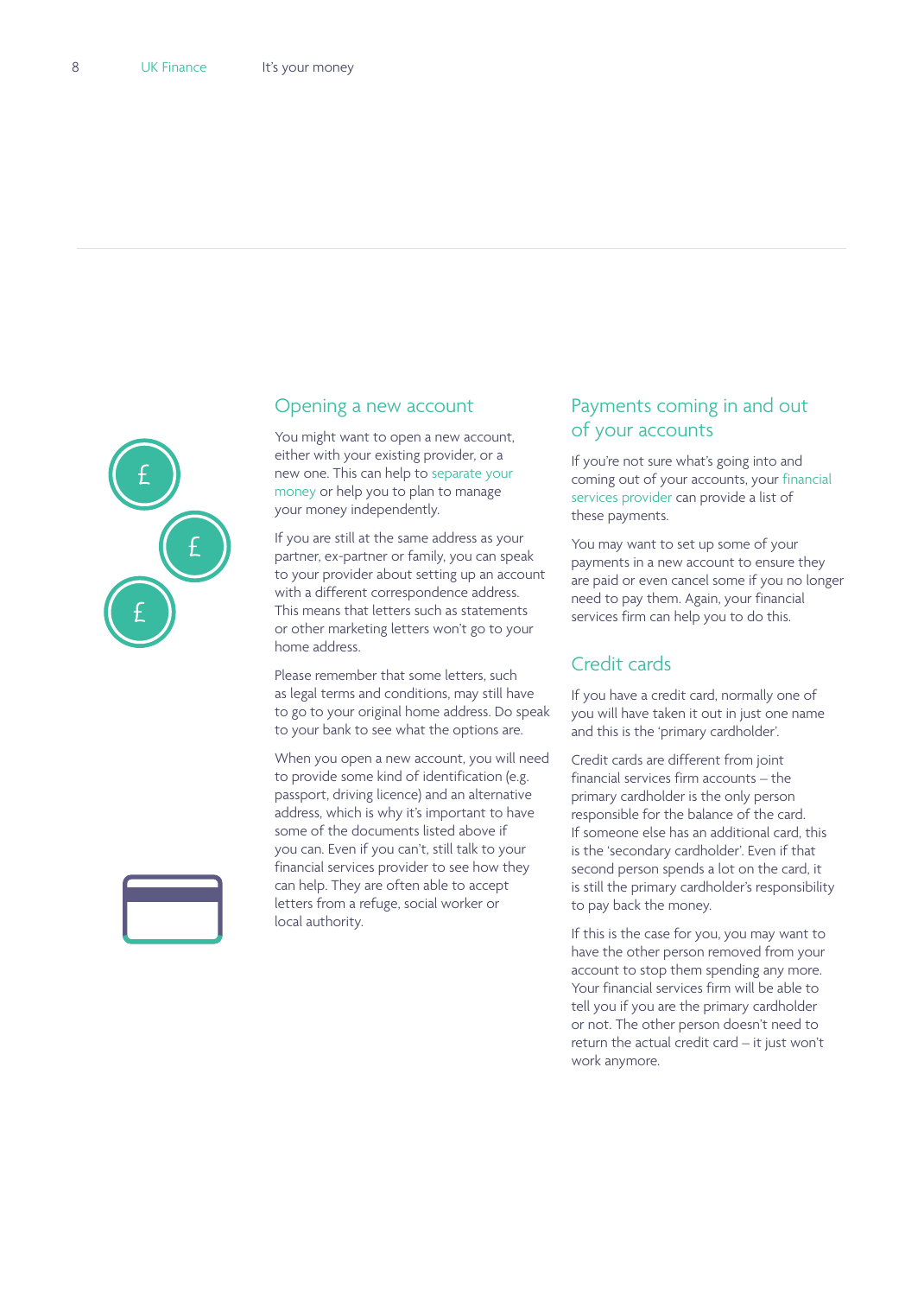

# **Mortgages**

If you have a joint mortgage with someone else you will continue to be jointly responsible for the mortgage repayments.

You will be able to have a mortgage statement with the outstanding balance and payment information sent to an alternative address agreed with your financial services provider.

If you are requesting changes to your mortgage, providers will need to check whether the changes are affordable and meet other legal requirements before agreeing to them.



# Dealing with debts

It is important to get advice as soon as possible about any debts you have, so the situation does not get worse. Make sure you deal with any priority debts first. For example, council tax, gas or electricity, mortgage, rent, TV licence, maintenance or income tax arrears.

You can get free independent debt advice (see section 8 for information and resources) and if you are in financial difficulties you should never pay for that advice.

Your financial services provider can also help you to work out a budget. Some other agencies that can help with this are listed at the end too.

# Debts taken out in your name

Unfortunately, people can sometimes arrange for loans, overdrafts or credit cards to be taken out in your name, or use your property for security for a loan, either with or without your knowledge and consent. Sometimes this can involve you being tricked or forced into signing a credit application. These are examples of financial abuse.

You can find information about all the financial products in your name, by requesting your credit report from one of the free credit rating agency services.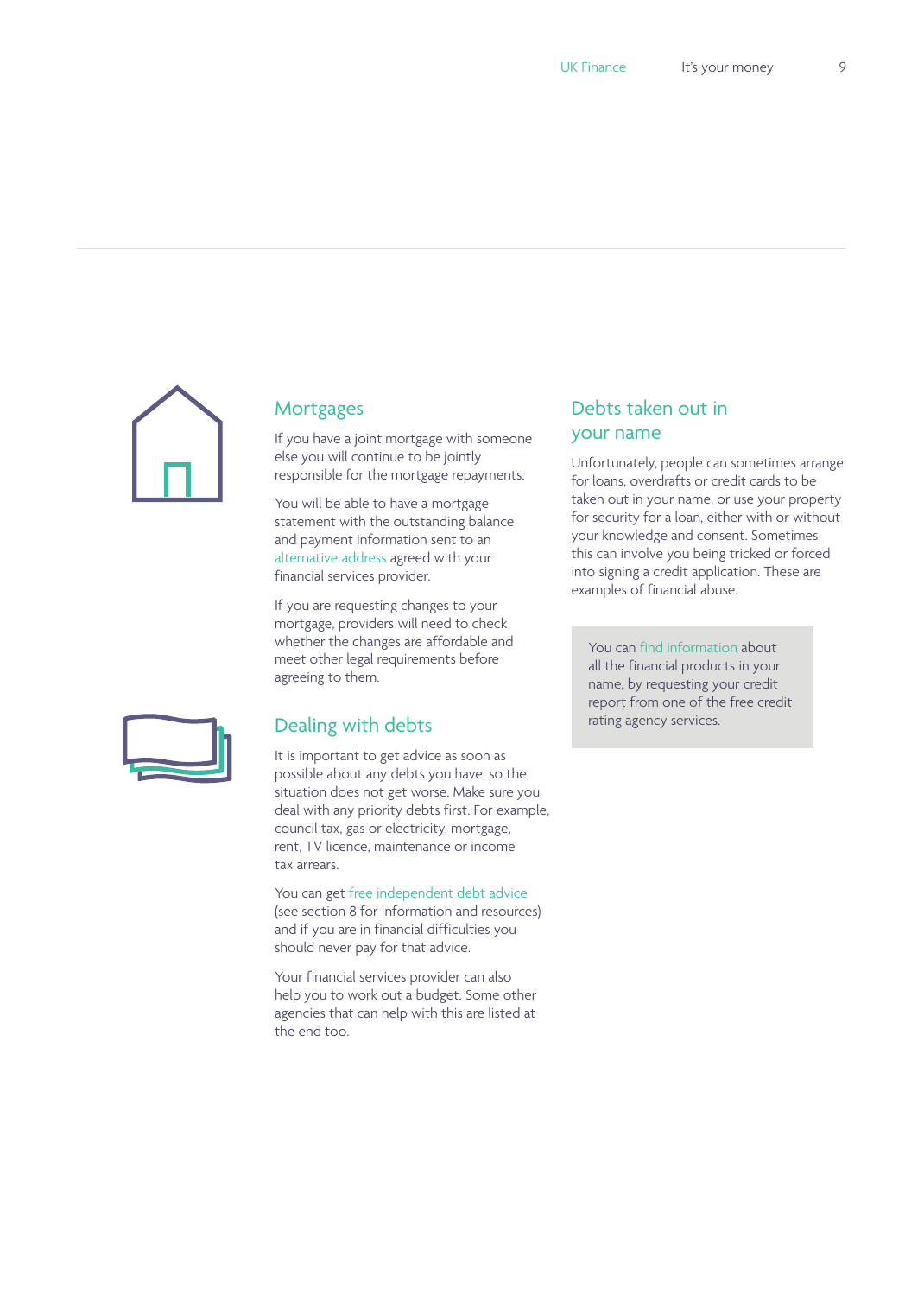

# Your credit rating

Whenever you use an overdraft, take out other credit (such as a credit card, loan, or mortgage), this is recorded on your credit report. This is individual to you. Your credit rating can be affected if for example you miss any repayments, go over your credit limits, or take out a lot of new credit.

Your credit rating could change as a result of financial abuse, particularly if someone you know has taken out credit in your name.

This is important because a low rating could affect your ability to apply for credit, including mortgages, in the future. So it's good to know what your rating (or score) is. You can check your credit score or register for credit report monitoring using free services but remember that, for some of these services, if you sign up for free trials, they will start to charge you if you don't cancel the subscription.

If you are concerned further accounts may be opened in your name, you can also register with Cifas. Cifas offers a Protective Registration service which, for a fee, will contact you to verify any further account applications made in your name.

# When you're ready for next steps

Financial services firms can help you stop the financial abuse from happening or continuing. Once you've been able to identify your abuse, financial services firms can help with some next steps to support you.

This could mean help with budgeting, setting up savings accounts, writing wills, borrowing money or moving into a new home.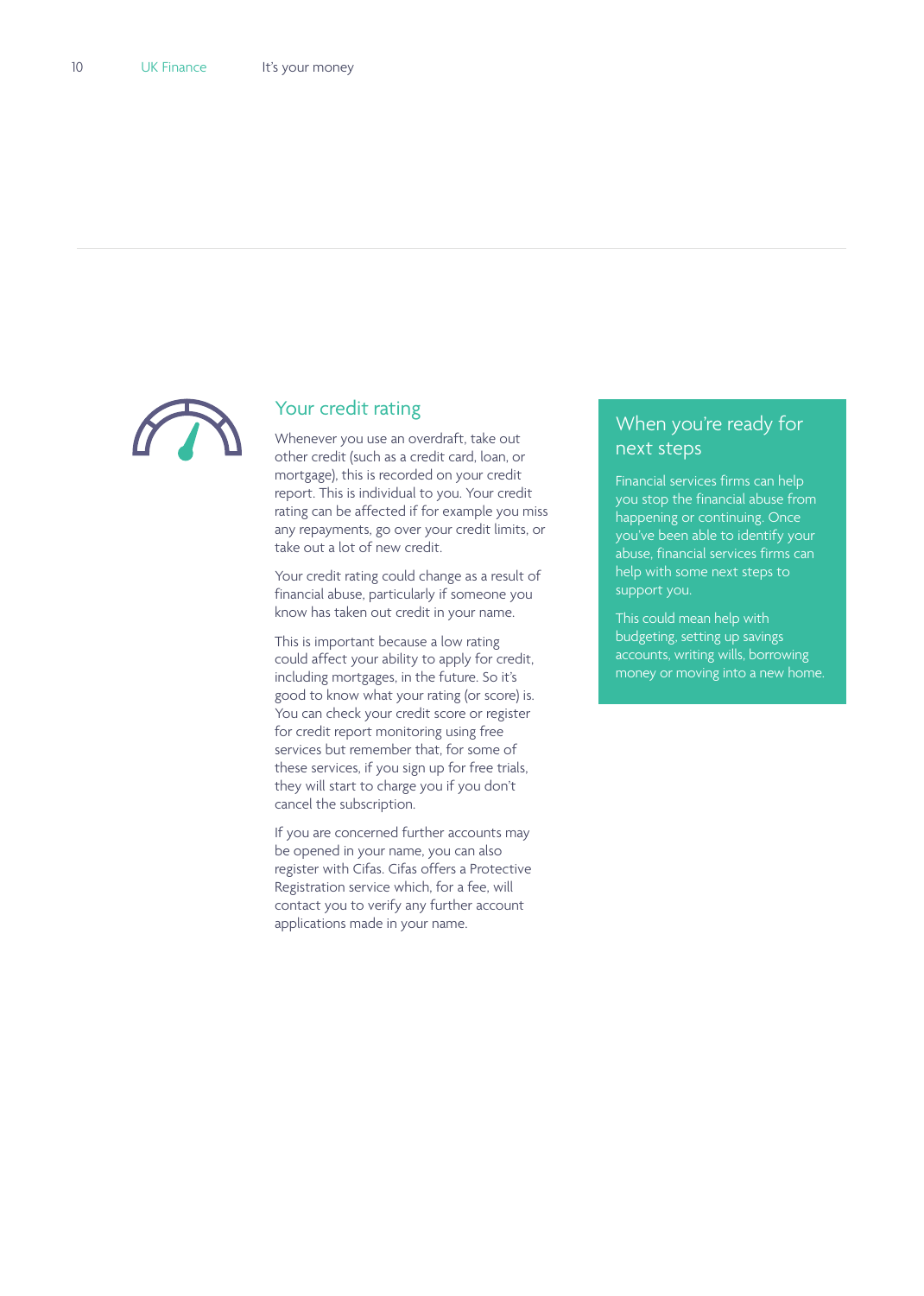# Information and resources

There is a lot of help and support where you can talk things through and get some practical advice.

# If you are in immediate danger, call the police on 999

#### The National Domestic Violence Helpline

A freephone 24-hour helpline run in partnership by Refuge and Women's Aid. It is a national service for women experiencing domestic violence, their family, friends, colleagues and others calling on their behalf.

 $\%$  0808 200 0247 (24 hours)

[helpline@refuge.org.uk](mailto:helpline%40refuge.org.uk?subject=) and [helpline@womensaid.org.uk](mailto:helpline%40womensaid.org.uk?subject=)

[www.nationaldomesticviolencehelpline.org.uk](http://www.nationaldomesticviolencehelpline.org.uk/)

## The Men's Advice Line

A confidential helpline for all men experiencing domestic violence by a current or ex-partner

 $\%$  0808 801 0327

**[Info@mensadvice.org.uk](mailto:Info%40mensadvice.org.uk?subject=)** 

[www.mensadviceline.org.uk](http://www.mensadviceline.org.uk/) 

# Live Fear Free Helpline/ Llinell Gymorth Byw Heb Ofn

Providing confidential support and information on domestic abuse, sexual violence and violence against women in Wales. Available 24 hours, 7 days a week for women, men and children by telephone, text, email and webchat. Provided by Welsh Women's Aid funded by Welsh Government.

R 0808 80 10 8000

[info@livefearfreehelpline.wales](mailto:info%40livefearfreehelpline.wales?subject=)

- www.livefearfree.gov.wales
- 24/7 text service 078600 77 333

#### Scottish Women's Aid

Scotland's 24-hour Domestic Abuse and Forced Marriage Helpline

- 800 027 1234
- $\bowtie$  [helpline@sdafmh.org.uk](mailto:helpline%40sdafmh.org.uk?subject=)
- [www.womensaid.scot](https://womensaid.scot/) or [www.sdafmh.org.uk](http://sdafmh.org.uk/)

### Northern Irish Women's Aid

Supporting victims of domestic and sexual violence in Northern Ireland

- $\%$  08008 802 0404 24/7
- $\bowtie$  [info@womensaidni.org](mailto:info%40womensaidni.org?subject=)
- [www.womensaidni.org](https://www.womensaidni.org/)

#### Victim Support

Free and confidential support if you've suffered from any crime, with information and support for victims of domestic abuse, as well as specialist case workers.

C<sub>0</sub> 0808 16 89 111 (24 hours)

[www.victimsupport.org.uk](https://www.victimsupport.org.uk/) [www.victimsupport.org.uk/crime-info/types-crime/](https://www.victimsupport.org.uk/crime-info/types-crime/domestic-abuse) [domestic-abuse](https://www.victimsupport.org.uk/crime-info/types-crime/domestic-abuse) 

GALOP – National LGBT+ Domestic Abuse Helpline Emotional and practical support for LGBT+ people experiencing domestic, emotional or financial abuse.

- $\%$  0800 999 5428 (Tuesday is a Trans\* specific service)
- $\bowtie$  help@galop.org.uk
- [www.galop.org.uk/domesticabuse](http://www.galop.org.uk/domesticabuse/)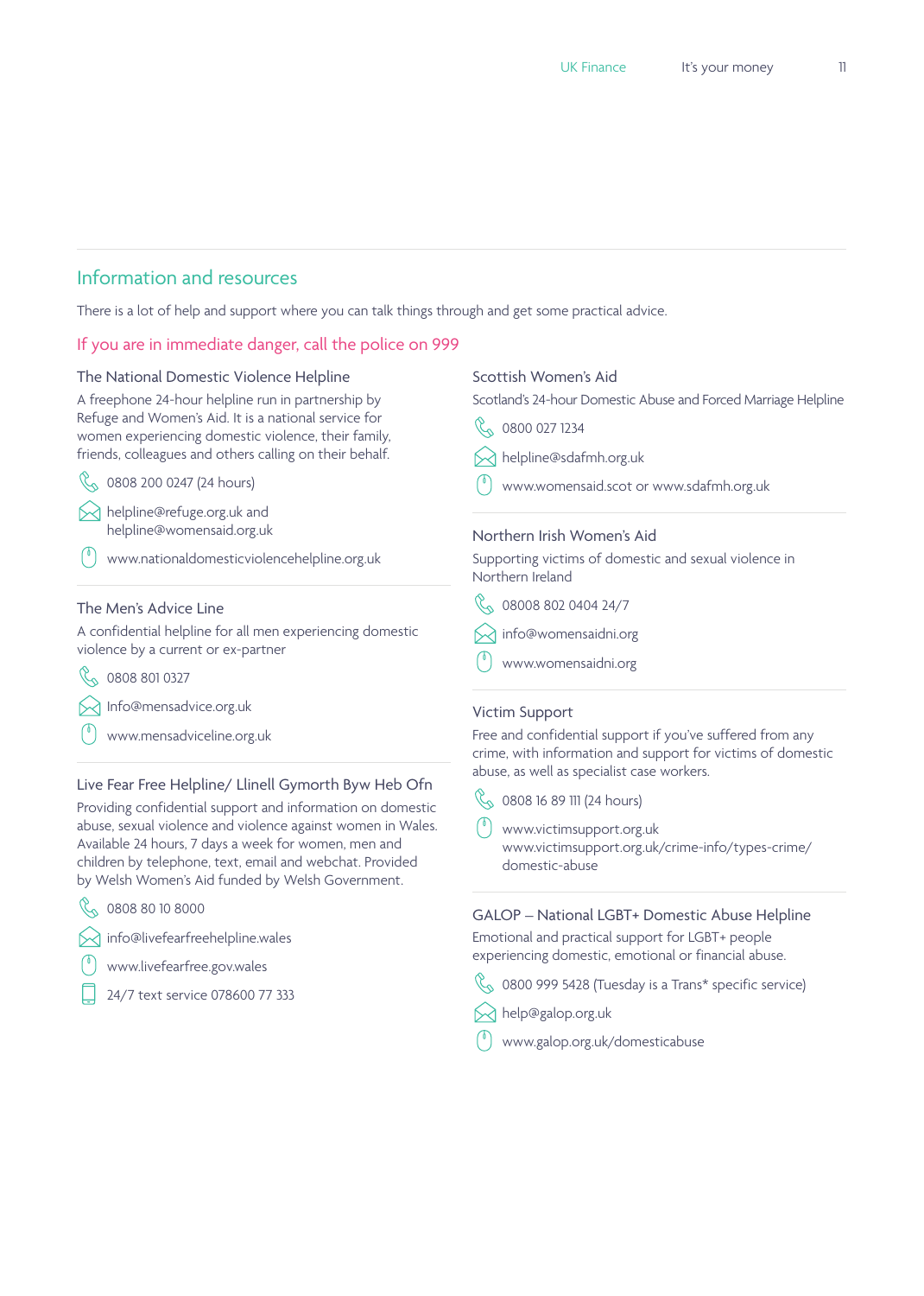# If you are an older person experiencing domestic or financial abuse

#### Action on Elder Abuse

A free helpline offering information, advice and support for older people in England, Wales, Scotland and Northern Ireland

- $\%$  080 8808 8141 (Mon-Fri, 9am 5pm)
- [www.elderabuse.org.uk](https://www.elderabuse.org.uk/)

#### Age UK

A free advice and resource service for older people

 $\%$  0800 169 6565

[www.ageuk.org.uk](https://www.ageuk.org.uk/)

## If you want help with debts or money matters

#### Citizens Advice

Information, advice and support on lots of different topics, including debt, money matters, housing and benefits

Support across England, Wales, Scotland and Northern Ireland

 $\%$  03444 111 444 (Mon-Fri, 9am-5pm)

[www.citizensadvice.org.uk](https://www.citizensadvice.org.uk/) 

#### Money Advice Service

Free and impartial money advice, set up by government

 $\%$  0800 138 7777 (Mon-Fri, 8am – 6pm, webchat on Sat. 8am-3pm)

Typetalk 18001 0800 915 4622

<https://www.moneyadviceservice.org.uk/en>

#### Credit Reference Agencies

You can receive a free credit report to understand more about your own credit rating and all the financial services products held in your name

[www.equifax.co.uk](https://www.equifax.co.uk/) [www.experian.co.uk](https://www.experian.co.uk/) [www.callcredit.co.uk](https://www.callcredit.co.uk/)

## If you are looking for legal advice

#### Law Centres Network

Centres which can offer free legal advice across the UK

[www.lawcentres.org.uk](http://www.lawcentres.org.uk/) 

#### If you want advice on housing or benefits

#### Department for Work and Pensions

Information on different benefits and what you need to apply. Also apply online.

[www.gov.uk/browse/benefits](https://www.gov.uk/browse/benefits)

#### Shelter

A free information and advice service and helpline on housing and homelessness in England, Scotland, Wales and Northern Ireland



[www.shelter.org.uk](https://www.shelter.org.uk/)

#### Turn2Us

A website with information on benefits, charity, local authority grants and support services across England, Scotland, Wales and Northern Ireland

[www.turn2us.org.uk](https://www.turn2us.org.uk/)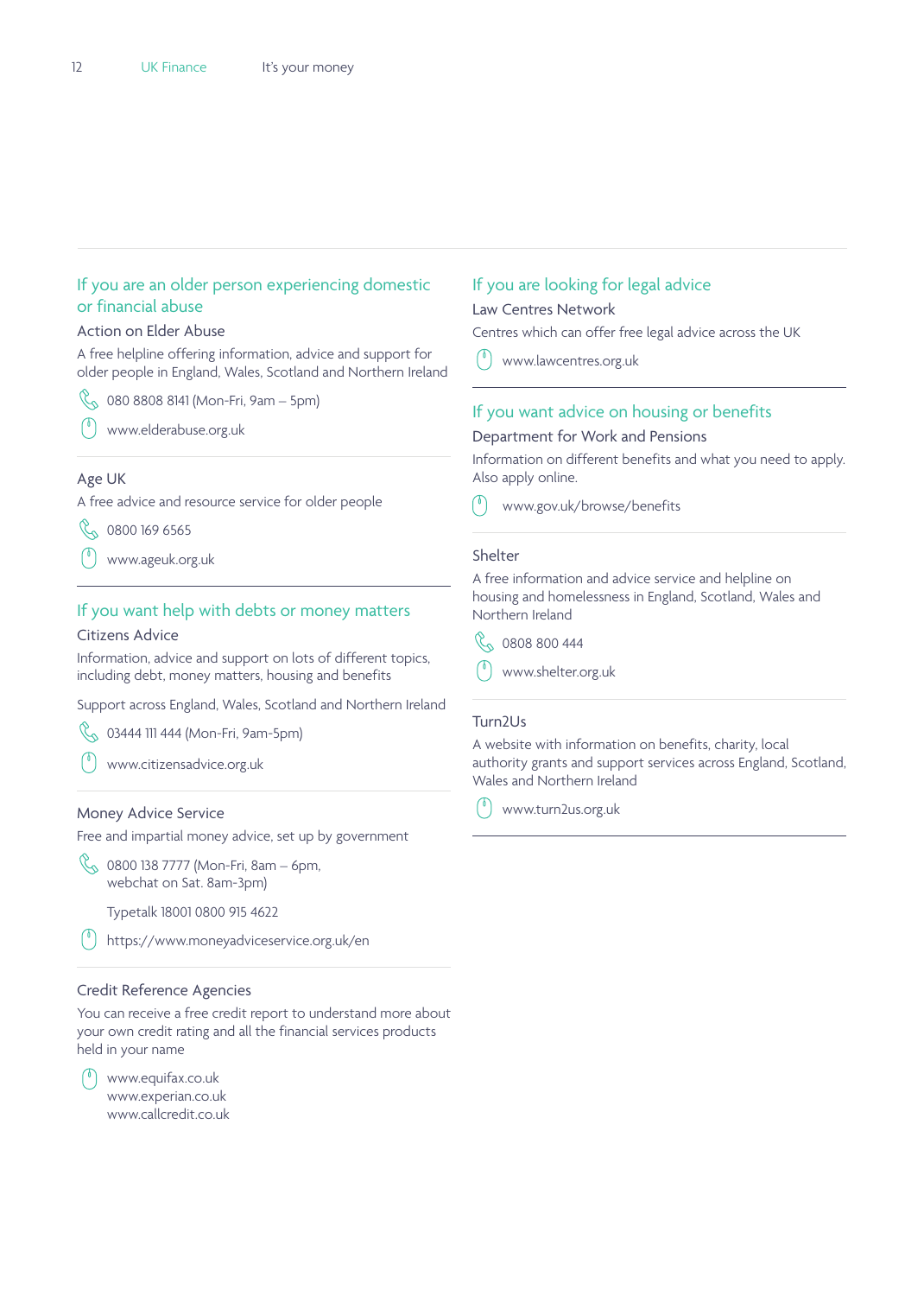